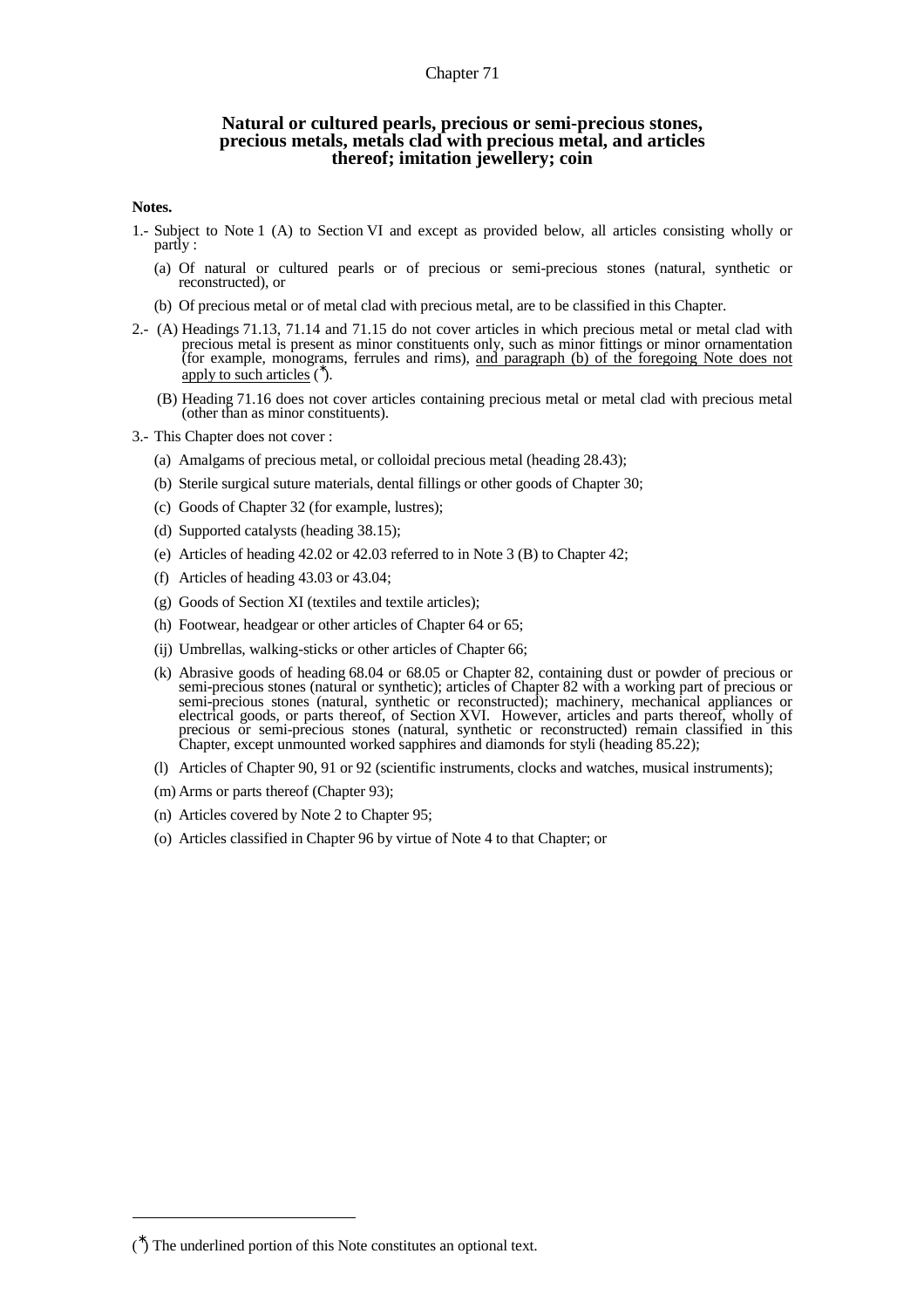- (p) Original sculptures or statuary (heading 97.03), collectors' pieces (heading 97.05) or antiques of an age exceeding one hundred years (heading 97.06), other than natural or cultured pearls or precious or semi-precious stones.
- 4.- (A) The expression "precious metal" means silver, gold and platinum.
	- (B) The expression "platinum" means platinum, iridium, osmium, palladium, rhodium and ruthenium.
	- (C) The expression "precious or semi-precious stones" does not include any of the substances specified in Note 2 (b) to Chapter 96.
- 5.- For the purposes of this Chapter, any alloy (including a sintered mixture and an inter-metallic compound) containing precious metal is to be treated as an alloy of precious metal if any one precious metal constitutes as much as 2 %, by weight, of the alloy. Alloys of precious metal are to be classified according to the following rules :
	- (a) An alloy containing 2 % or more, by weight, of platinum is to be treated as an alloy of platinum;
	- (b) An alloy containing 2 % or more, by weight, of gold but no platinum, or less than 2 %, by weight, of platinum, is to be treated as an alloy of gold;
	- (c) Other alloys containing 2 % or more, by weight, of silver are to be treated as alloys of silver.
- 6.- Except where the context otherwise requires, any reference in the Nomenclature to precious metal or to any particular precious metal includes a reference to alloys treated as alloys of precious metal or of the particular metal in accordance with the rules in Note 5 above, but not to metal clad with precious metal or to base metal or non-metals plated with precious metal.
- 7.- Throughout the Nomenclature the expression "metal clad with precious metal" means material made with a base of metal upon one or more surfaces of which there is affixed by soldering, brazing, welding, hot-rolling or similar mechanical means a covering of precious metal. Except where the context otherwise requires, the expression also covers base metal inlaid with precious metal.
- 8.- Subject to Note 1 (A) to Section VI, goods answering to a description in heading 71.12 are to be classified in that heading and in no other heading of the Nomenclature.
- 9.- For the purposes of heading 71.13, the expression "articles of jewellery" means :
	- (a) Any small objects of personal adornment (for example, rings, bracelets, necklaces, brooches, earrings, watch-chains, fobs, pendants, tie-pins, cuff-links, dress-studs, religious or other medals and insignia); and
	- (b) Articles of personal use of a kind normally carried in the pocket, in the handbag or on the person (for example, cigar or cigarette cases, snuff boxes, cachou or pill boxes, powder boxes, chain purses or prayer beads).

 These articles may be combined or set, for example, with natural or cultured pearls, precious or semiprecious stones, synthetic or reconstructed precious or semi-precious stones, tortoise shell, mother-ofpearl, ivory, natural or reconstituted amber, jet or coral.

- 10.- For the purposes of heading 71.14, the expression "articles of goldsmiths' or silversmiths' wares" includes such articles as ornaments, tableware, toilet-ware, smokers' requisites and other articles of household, office or religious use.
- 11.- For the purposes of heading 71.17, the expression "imitation jewellery" means articles of jewellery within the meaning of paragraph (a) of Note 9 above (but not including buttons or other articles of heading 96.06, or dress-combs, hair-slides or the like, or hairpins, of heading 96.15), not incorporating natural or cultured pearls, precious or semi-precious stones (natural, synthetic or reconstructed) nor (except as plating or as minor constituents) precious metal or metal clad with precious metal.

## **Subheading Notes.**

- 1.- For the purposes of subheadings 7106.10, 7108.11, 7110.11, 7110.21, 7110.31 and 7110.41, the expressions "powder" and "in powder form" mean products of which 90 % or more by weight passes through a sieve having a mesh aperture of 0.5 mm.
- 2.- Notwithstanding the provisions of Chapter Note 4 (B), for the purposes of subheadings 7110.11 and 7110.19, the expression "platinum" does not include iridium, osmium, palladium, rhodium or ruthenium.
- 3.- For the classification of alloys in the subheadings of heading 71.10, each alloy is to be classified with that metal, platinum, palladium, rhodium, iridium, osmium or ruthenium which predominates by weight over each other of these metals.

\_\_\_\_\_\_\_\_\_\_\_\_\_\_\_\_\_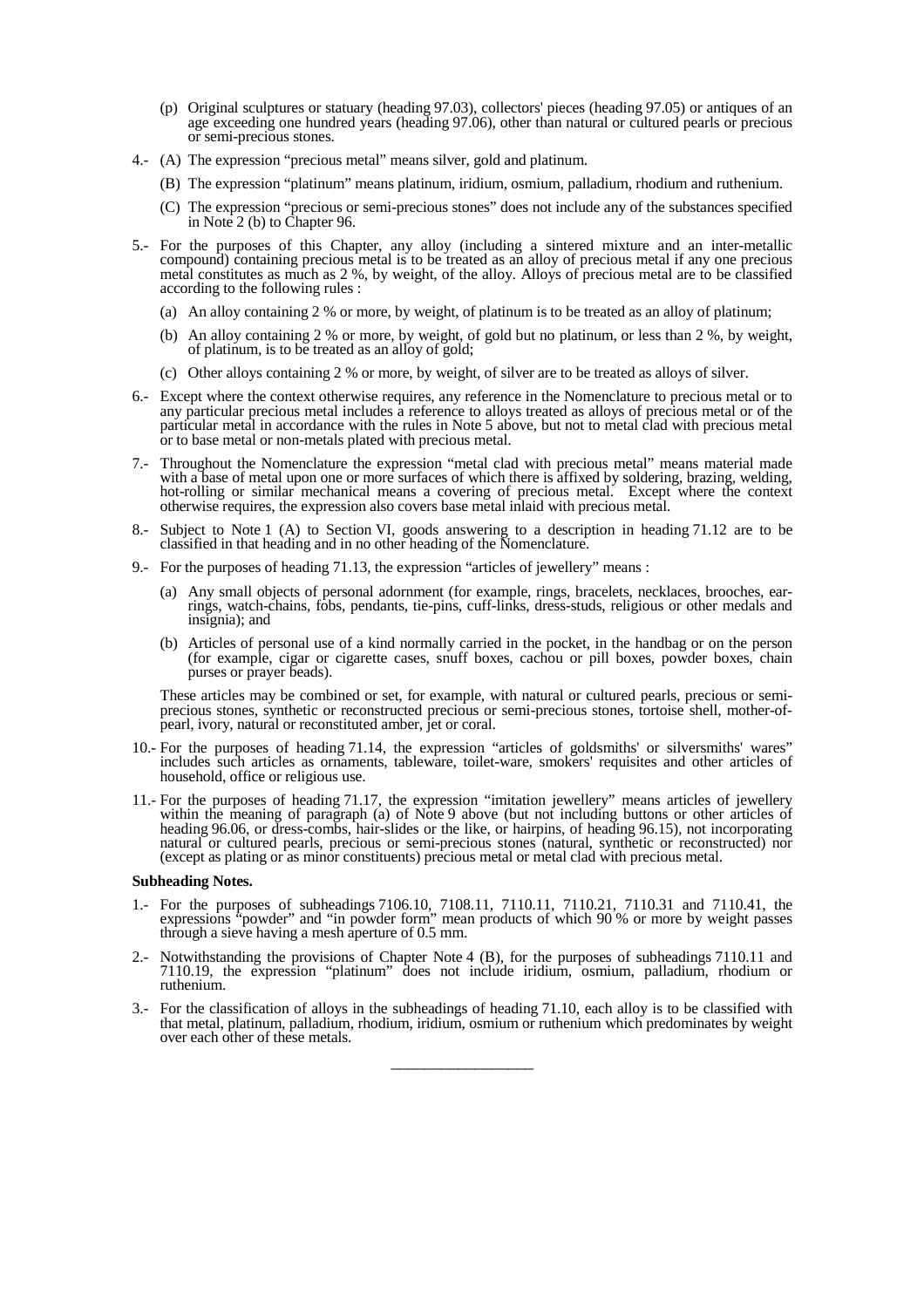| Heading | H.S.<br>Code |                                                                                                                                                                                                                                                                     |
|---------|--------------|---------------------------------------------------------------------------------------------------------------------------------------------------------------------------------------------------------------------------------------------------------------------|
|         |              | <b>I.- NATURAL OR CULTURED PEARLS</b><br>AND PRECIOUS OR SEMI-PRECIOUS STONES                                                                                                                                                                                       |
| 71.01   |              | Pearls, natural or cultured, whether or not worked or graded but<br>not strung, mounted or set; pearls, natural or cultured,<br>temporarily strung for convenience of transport.                                                                                    |
|         | 7101.10      | - Natural pearls                                                                                                                                                                                                                                                    |
|         |              | - Cultured pearls :                                                                                                                                                                                                                                                 |
|         | 7101.21      | -- Unworked                                                                                                                                                                                                                                                         |
|         | 7101.22      | -- Worked                                                                                                                                                                                                                                                           |
| 71.02   |              | Diamonds, whether or not worked, but not mounted or set.                                                                                                                                                                                                            |
|         | 7102.10      | - Unsorted                                                                                                                                                                                                                                                          |
|         |              | - Industrial:                                                                                                                                                                                                                                                       |
|         | 7102.21      | -- Unworked or simply sawn, cleaved or bruted                                                                                                                                                                                                                       |
|         | 7102.29      | -- Other                                                                                                                                                                                                                                                            |
|         |              | - Non-industrial :                                                                                                                                                                                                                                                  |
|         | 7102.31      | -- Unworked or simply sawn, cleaved or bruted                                                                                                                                                                                                                       |
|         | 7102.39      | -- Other                                                                                                                                                                                                                                                            |
| 71.03   |              | Precious stones (other than diamonds) and semi-precious stones,<br>whether or not worked or graded but not strung, mounted or set;<br>ungraded precious stones (other than diamonds) and semi-<br>precious stones, temporarily strung for convenience of transport. |
|         | 7103.10      | - Unworked or simply sawn or roughly shaped                                                                                                                                                                                                                         |
|         |              | - Otherwise worked:                                                                                                                                                                                                                                                 |
|         | 7103.91      | -- Rubies, sapphires and emeralds                                                                                                                                                                                                                                   |
|         | 7103.99      | -- Other                                                                                                                                                                                                                                                            |
| 71.04   |              | Synthetic or reconstructed precious or semi-precious stones,<br>whether or not worked or graded but not strung, mounted or set;<br>ungraded synthetic or reconstructed precious or semi-precious<br>stones, temporarily strung for convenience of transport.        |
|         | 7104.10      | - Piezo-electric quartz                                                                                                                                                                                                                                             |
|         | 7104.20      | - Other, unworked or simply sawn or roughly shaped                                                                                                                                                                                                                  |
|         | 7104.90      | - Other                                                                                                                                                                                                                                                             |
| 71.05   |              | Dust and powder of natural or synthetic precious or semi-<br>precious stones.                                                                                                                                                                                       |
|         | 7105.10      | - Of diamonds                                                                                                                                                                                                                                                       |
|         | 7105.90      | - Other                                                                                                                                                                                                                                                             |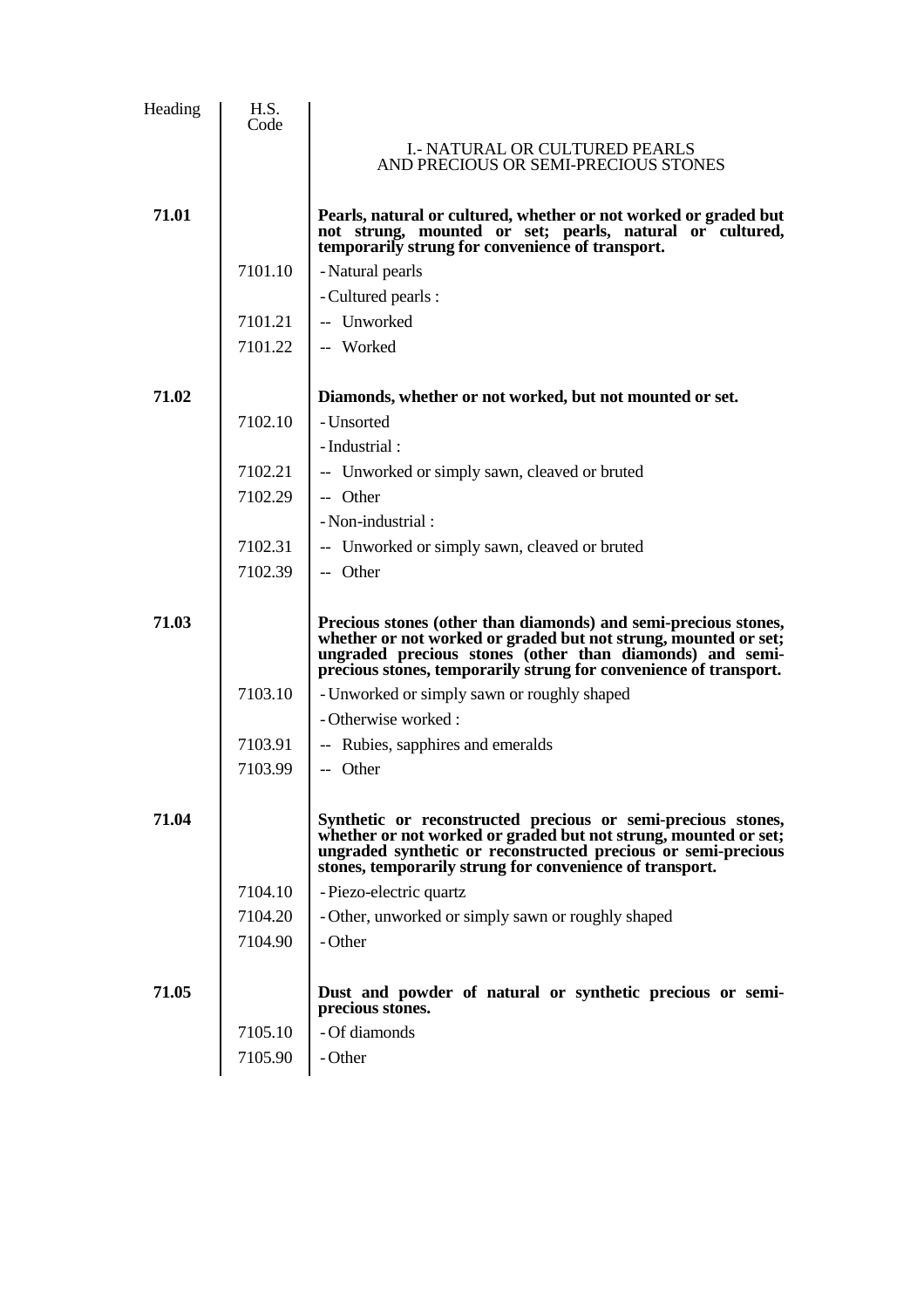| Heading | H.S.<br>Code |                                                                                                                        |
|---------|--------------|------------------------------------------------------------------------------------------------------------------------|
|         |              | II. - PRECIOUS METALS AND METALS CLAD WITH<br>PRECIOUS METAL                                                           |
| 71.06   |              | Silver (including silver plated with gold or platinum), unwrought<br>or in semi-manufactured forms, or in powder form. |
|         | 7106.10      | - Powder                                                                                                               |
|         |              | $-Other:$                                                                                                              |
|         | 7106.91      | -- Unwrought                                                                                                           |
|         | 7106.92      | -- Semi-manufactured                                                                                                   |
| 71.07   | 7107.00      | Base metals clad with silver, not further worked than semi-<br>manufactured.                                           |
| 71.08   |              | Gold (including gold plated with platinum) unwrought or in<br>semi-manufactured forms, or in powder form.              |
|         |              | - Non-monetary :                                                                                                       |
|         | 7108.11      | -- Powder                                                                                                              |
|         | 7108.12      | -- Other unwrought forms                                                                                               |
|         | 7108.13      | -- Other semi-manufactured forms                                                                                       |
|         | 7108.20      | - Monetary                                                                                                             |
| 71.09   | 7109.00      | Base metals or silver, clad with gold, not further worked than<br>semi-manufactured.                                   |
| 71.10   |              | Platinum, unwrought or in semi-manufactured forms, or in<br>powder form.                                               |
|         |              | - Platinum :                                                                                                           |
|         | 7110.11      | -- Unwrought or in powder form                                                                                         |
|         | 7110.19      | -- Other                                                                                                               |
|         |              | - Palladium :                                                                                                          |
|         | 7110.21      | -- Unwrought or in powder form                                                                                         |
|         | 7110.29      | -- Other                                                                                                               |
|         |              | - Rhodium:                                                                                                             |
|         | 7110.31      | -- Unwrought or in powder form                                                                                         |
|         | 7110.39      | -- Other                                                                                                               |
|         |              | - Iridium, osmium and ruthenium:                                                                                       |
|         | 7110.41      | -- Unwrought or in powder form                                                                                         |
|         | 7110.49      | -- Other                                                                                                               |
| 71.11   | 7111.00      | Base metals, silver or gold, clad with platinum, not further worked than semi-manufactured.                            |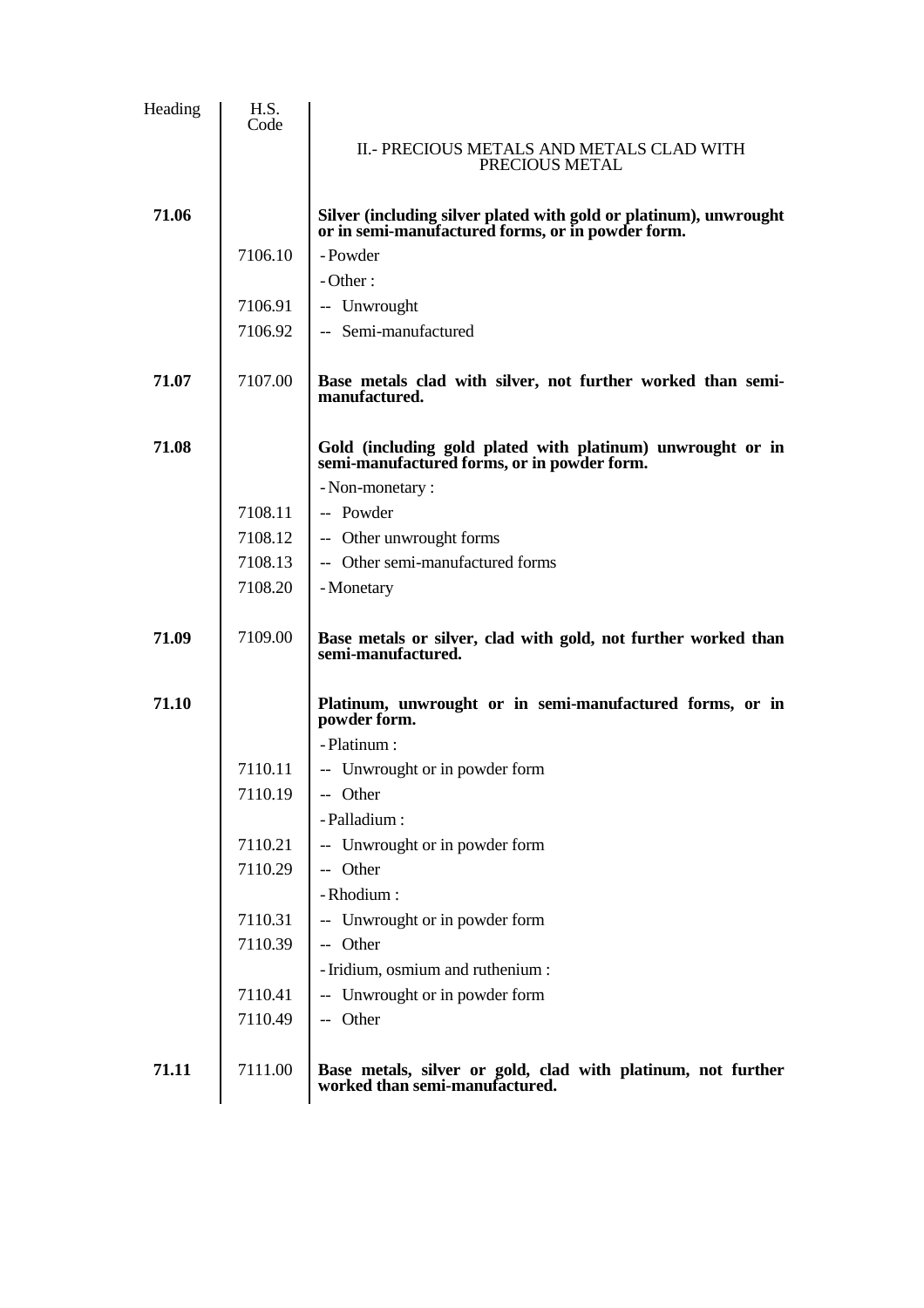| Heading | H.S.<br>Code |                                                                                                                                                                                                                              |
|---------|--------------|------------------------------------------------------------------------------------------------------------------------------------------------------------------------------------------------------------------------------|
| 71.12   |              | Waste and scrap of precious metal or of metal clad with precious<br>metal; other waste and scrap containing precious metal or<br>precious metal compounds, of a kind used principally for the<br>recovery of precious metal. |
|         | 7112.30      | - Ash containing precious metal or precious metal compounds                                                                                                                                                                  |
|         |              | $-Other:$                                                                                                                                                                                                                    |
|         | 7112.91      | -- Of gold, including metal clad with gold but excluding<br>sweepings containing other precious metals                                                                                                                       |
|         | 7112.92      | -- Of platinum, including metal clad with platinum but excluding<br>sweepings containing other precious metals                                                                                                               |
|         | 7112.99      | -- Other                                                                                                                                                                                                                     |
|         |              | III. - JEWELLERY, GOLDSMITHS' AND SILVERSMITHS'<br><b>WARES AND OTHER ARTICLES</b>                                                                                                                                           |
| 71.13   |              | Articles of jewellery and parts thereof, of precious metal or of<br>metal clad with precious metal.                                                                                                                          |
|         |              | - Of precious metal whether or not plated or clad with precious<br>metal:                                                                                                                                                    |
|         | 7113.11      | -- Of silver, whether or not plated or clad with other precious metal                                                                                                                                                        |
|         | 7113.19      | -- Of other precious metal, whether or not plated or clad with<br>precious metal                                                                                                                                             |
|         | 7113.20      | - Of base metal clad with precious metal                                                                                                                                                                                     |
| 71.14   |              | Articles of goldsmiths' or silversmiths' wares and parts thereof,<br>of precious metal or of metal clad with precious metal.                                                                                                 |
|         |              | - Of precious metal whether or not plated or clad with precious<br>metal:                                                                                                                                                    |
|         | 7114.11      | -- Of silver, whether or not plated or clad with other precious metal                                                                                                                                                        |
|         | 7114.19      | -- Of other precious metal, whether or not plated or clad with<br>precious metal                                                                                                                                             |
|         | 7114.20      | - Of base metal clad with precious metal                                                                                                                                                                                     |
| 71.15   |              | Other articles of precious metal or of metal clad with precious<br>metal.                                                                                                                                                    |
|         | 7115.10      | - Catalysts in the form of wire cloth or grill, of platinum                                                                                                                                                                  |
|         | 7115.90      | - Other                                                                                                                                                                                                                      |
| 71.16   |              | Articles of natural or cultured pearls, precious or semi-precious<br>stones (natural, synthetic or reconstructed).                                                                                                           |
|         | 7116.10      | - Of natural or cultured pearls                                                                                                                                                                                              |
|         | 7116.20      | - Of precious or semi-precious stones (natural, synthetic<br>or<br>reconstructed)                                                                                                                                            |
|         |              |                                                                                                                                                                                                                              |